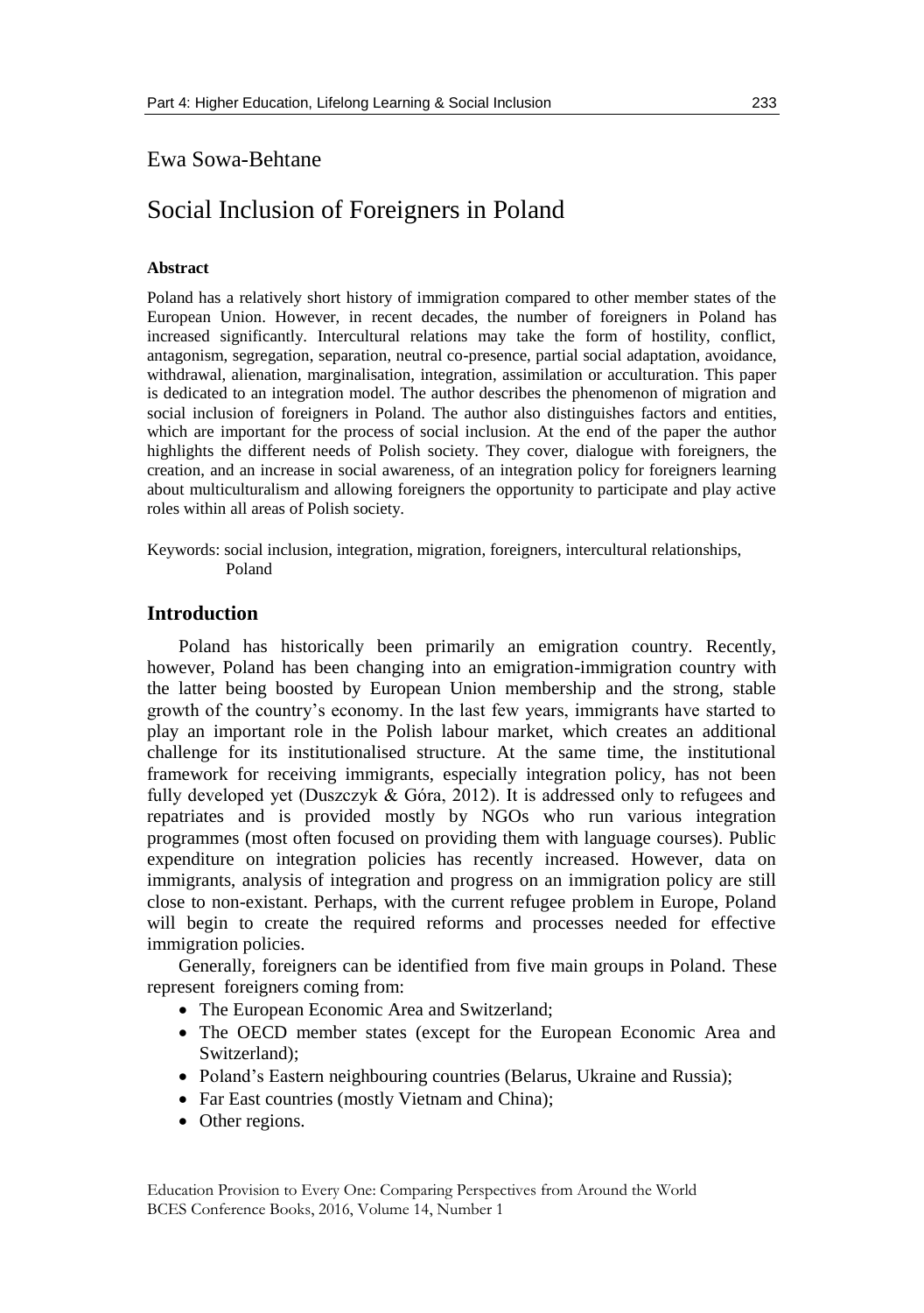The reasons for immigrating to Poland are homogeneous with those for migrating to other countries. First of all, foreigners are looking for "a better life", resulting in finding work, being allowed to study or reunited with their family. Therefore, at the beginning it is worth analysing the phenomenon of overall migration.

#### **Migrations in Europe**

The first of May 2004 marked an important date in the history of Europe as a political, geographic, and social entity. Ten European countries joined the European Union, bringing in their potential and expectations, adding a total population of 75 million people and a territory of 738,000 square kilometers. The EU-25 consists of 452 million citizens.

The main question is: why do people migrate? The answers could be one or more of: to be reunited with family, work to support their family, flee war or other dangerous situations back home and seek freedom and safety in other countries, pursue their faith or to simply seek fun and adventure.

For centuries, European migration patterns consisted mainly of movement around the continent, or away from it. Millions tried to flee religious persecution. Others were driven by hunger and poverty, including impoverished southern Europeans (Barter, 2002).

In the years 1950-1960 workers arrived in their millions to fill the gaps in European labour markets. National policies were fairly liberal, resulting in a lot of foreigners coming to Europe from overseas territories, often with previous colonial and other historic ties. Immigrants from West-Indies and India went to the UK, Algerians and Moroccans to France, and the Netherlands with large numbers of Turkish heading to Germany. During those years, the contacts between Turkey and Maghreb were initiated. The migration from South-European countries to North Europe also began.

The numbers peaked in the early 1960s, creating a net European migration figure, which is far higher than today's. These immigrants, mostly non-white, were not expected to stay.

Policies became restrictive from the 1970's on, due to a saturation of the labour market. In 1973, migration stopped and in the 1980s there was a period of recession. Some possibilities, however remained; family reunification, studies or seasonal work. This forced the asylum system to carry the weight of the migration wave. The 1980's also brought about the accession of the South-European states, such as Greece, Spain, and Portugal, who initially faced immigration restrictions on their people.

In the 1990s Germany had the largest influx of migrants, while the United Kingdom was second. By 2000, many governments had revised their policies, in order to adjust to the changing employment and demographic requirements. In 2002, they started investing in return programmes.

#### **Immigration policy of the European Union**

The pressure to move from developing countries is being perpetuated by Europe's own policies. The EU's protectionism, agricultural policies and subsidies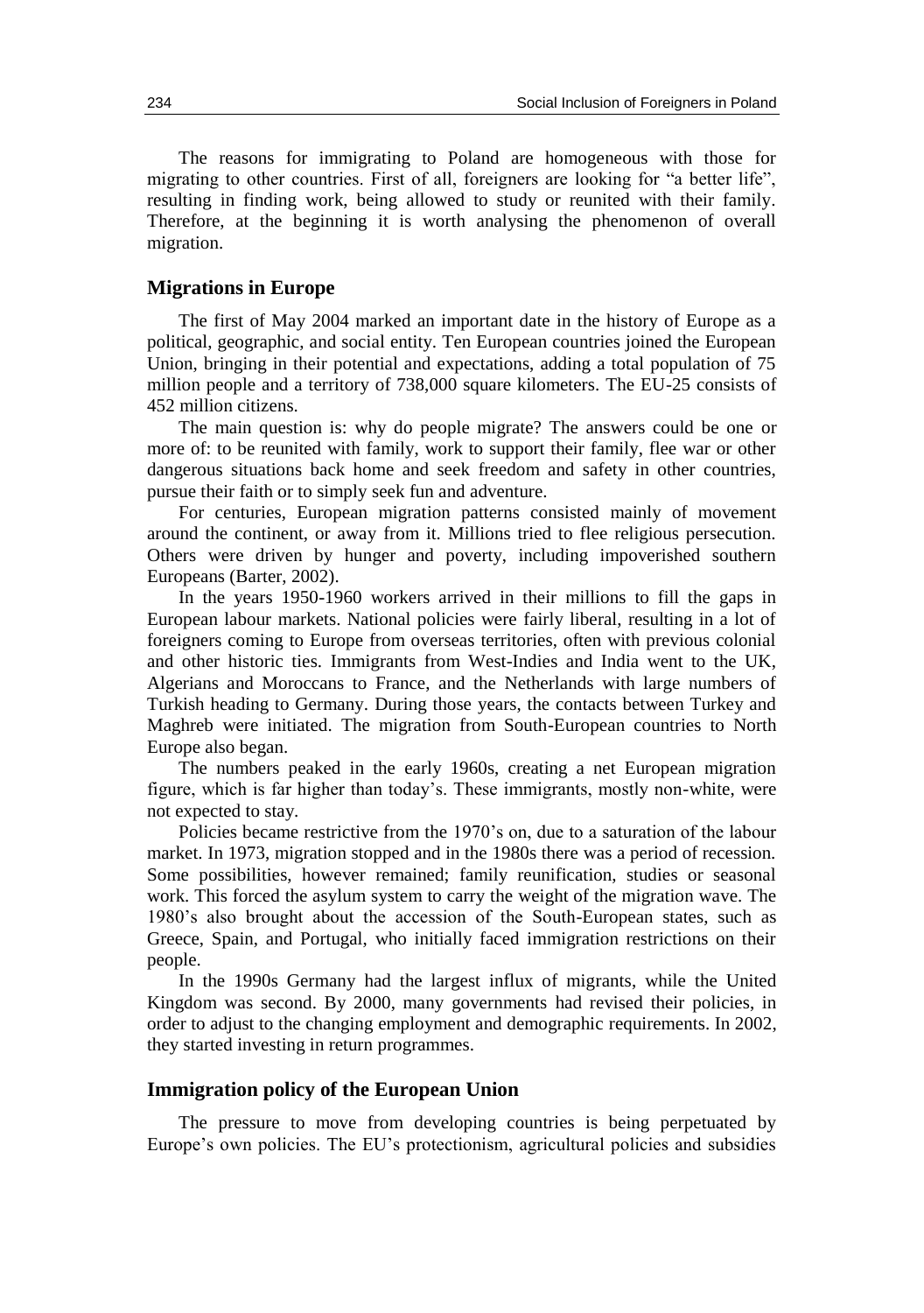are all contributing to making life tougher for the developing world, increasing the pressure for people to leave.

There have also been other problems, such as smuggling and trafficking networks, striking a balance between security and the basic rights of individuals and a country's historic relationship with minorities and policies for them.

The European Council (1999) held a special meeting on  $15<sup>th</sup>$  and  $16<sup>th</sup>$  October 1999 in Tampere focusing on freedom, security and justice in the European Union. The European Council established a common EU asylum and migration policy, which consists of:

- A comprehensive approach that finds a balance between humanitarian and economic admission;
- Fair treatment of third country nationals: to give them comparable rights and obligations to those of nationals;
- Development of partnerships with countries of origin, including policies of co-development.

Communication from European Commission (2000), recommending a common approach which should take into account:

- The economic and demographic development of the union;
- The capacity of reception of each member state, along with their historical and cultural links with the countries of origin;
- The situation in the countries of origin and the impact of migration policy on them;
- The need to develop specific integration policies: based on fair treatment of third-country nationals, the prevention of social exclusion, racism and xenophobia and the respect for diversity.

In the last 10 years, immigration to the EU has increased, due to demand for skilled and un-skilled labour and a low birth rate in the EU. Both the UK and Germany have announced schemes to attract more skilled immigrant workers.

A communication from the European Commission (2008) states that integration is really the key to successful immigration. Integration as a "two-way process" should be promoted, conforming to the Common Basic Principles on Integration. The participation of immigrants should be enhanced, while social cohesion and approaches to diversity in the host societies should be developed. To this end, the EU and its countries should:

- consolidate the EU framework for integration;
- support the management of diversity and the evaluation of the outcomes of integration policies in EU countries;
- promote integration programmes targeted at new immigrant arrivals;
- ensure equal advancement opportunities in the labour market for legal non-EU workers;
- apply social security schemes equally to immigrants and to EU nationals;
- develop means to increase the participation of immigrants in society;
- continue applying the EU asylum policy, while developing the measures further, in particular, through the Policy Plan on Asylum.

Since Poland became a member state of the European Union, the government has adapted its migration policy to EU standards.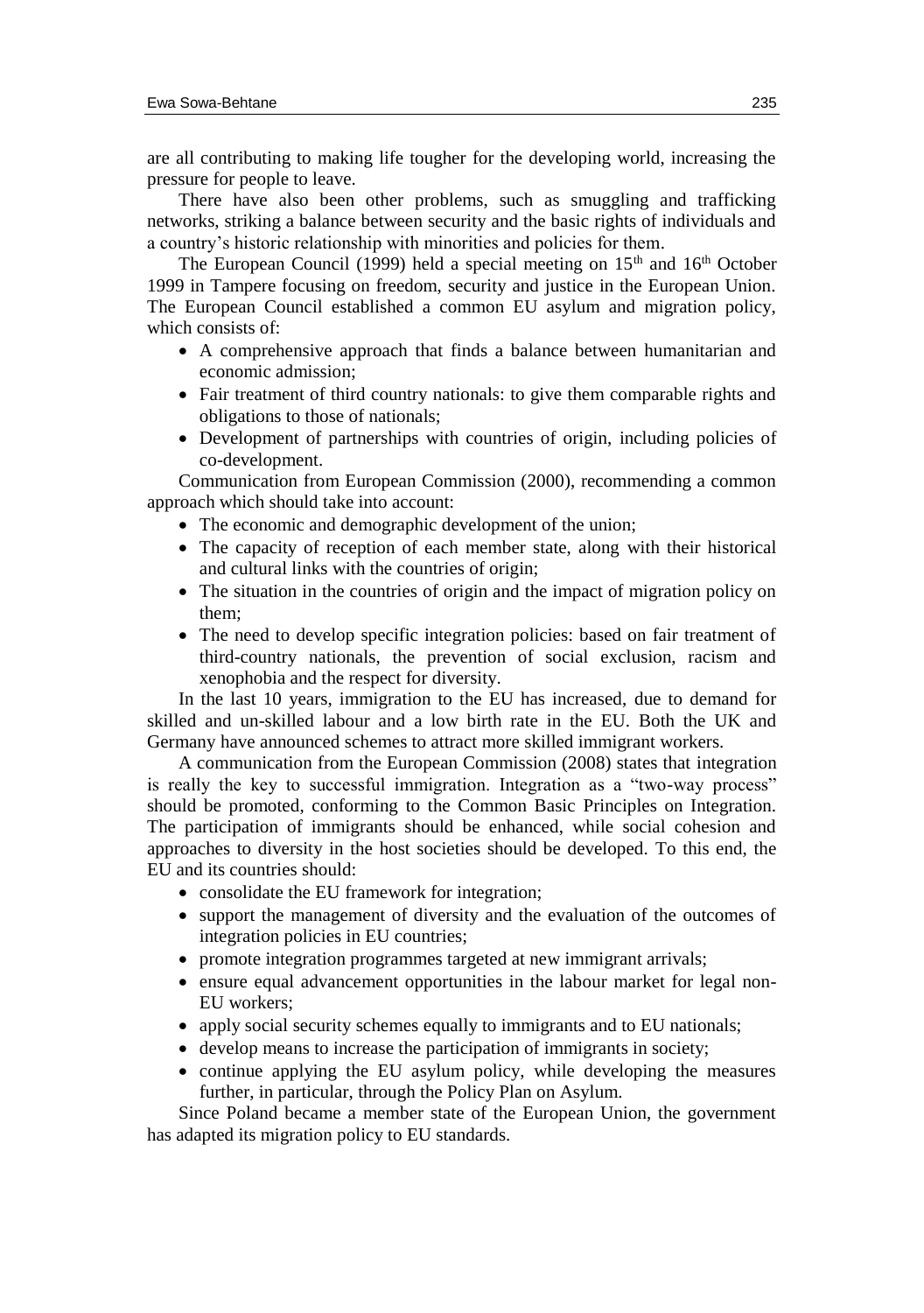#### **Foreigners in Poland**

Poland, which is geographically located between Eastern and Western Europe, generally used to be considered as a transit country by immigrants from outside the EU. However, it remains one of the few member states of the European Union that has not fallen prey to the recession and continues to show a positive economic growth trend. This has led to a change in perception among foreigners and Poland is now considered an attractive opportunity

Poland has a relatively short history of immigration compared to other European Union members. The communist regime prevented the processes of immigration by a restrictive migration policy, making Poland an example of ethnic homogeneity. The above-mentioned historical factors have shaped contemporary Polish society's perception of migration and immigrants in general.

The information about the number of foreigners in Poland is provided by the organisation named Hafelekar. In cooperation with the European Union Foundation, "Leonardo da Vinci" and "Job-in-a-job", Hafelekar (2016) created a "Report about immigrants in Poland". It concluded that, the main countries from which foreigners came to Poland are the countries of the former Soviet Union (Ukraine, Belarus and Russia). A relatively large group of immigrants to Poland are citizens from developed countries, such as the USA, Germany, France, and Vietnam. Every third foreigner living in Poland comes from one of its neighboring countries. The most immigrants came from Ukraine (26.6%), with a large number of people coming from Belarus (9.2%) and China (4.2%).

There are two important characteristics of immigrants living in Poland. Firstly, they are generally very well educated (36% university graduates) and, secondly, they are people of working age (80% are aged between 20 to 59 years). This means that active people migrate to Poland with the majority of them being men. Immigrants from different parts of the world tend not to settle in the same Polish regions. Immigrants from Western European countries and the United States live in Warsaw, Krakow and the surrounding area. Immigrants coming from countries of the former Soviet Union primarily live in the eastern provinces. The biggest group of immigrants resides in the Mazowiecka province (30%), the Małopolska province ranks next, followed by Lower Silesia and Lodz. Approximately 83% of all immigrants live in cities (Hafelekar, 2016).

#### **Social inclusion**

R. Penninx (2003, p. 1) claims that, "Integration is the process by which immigrants become accepted into society, both as individuals and as groups. This definition of integration is deliberately left open, because the particular requirements for acceptance by a receiving society vary greatly from country to country. The openness of this definition also reflects the fact that the responsibility for integration rests not with one particular group, but rather with many factors—immigrants themselves, the host government, institutions, and communities, to name a few". Integration is also defined as the social coexistence that brings about racial desegregation, equal opportunities regardless of race and cultural origin. The nature of the process is quite complex and may appear in many aspects (structural, cultural, social etc.) affecting both immigrants and the receiving society.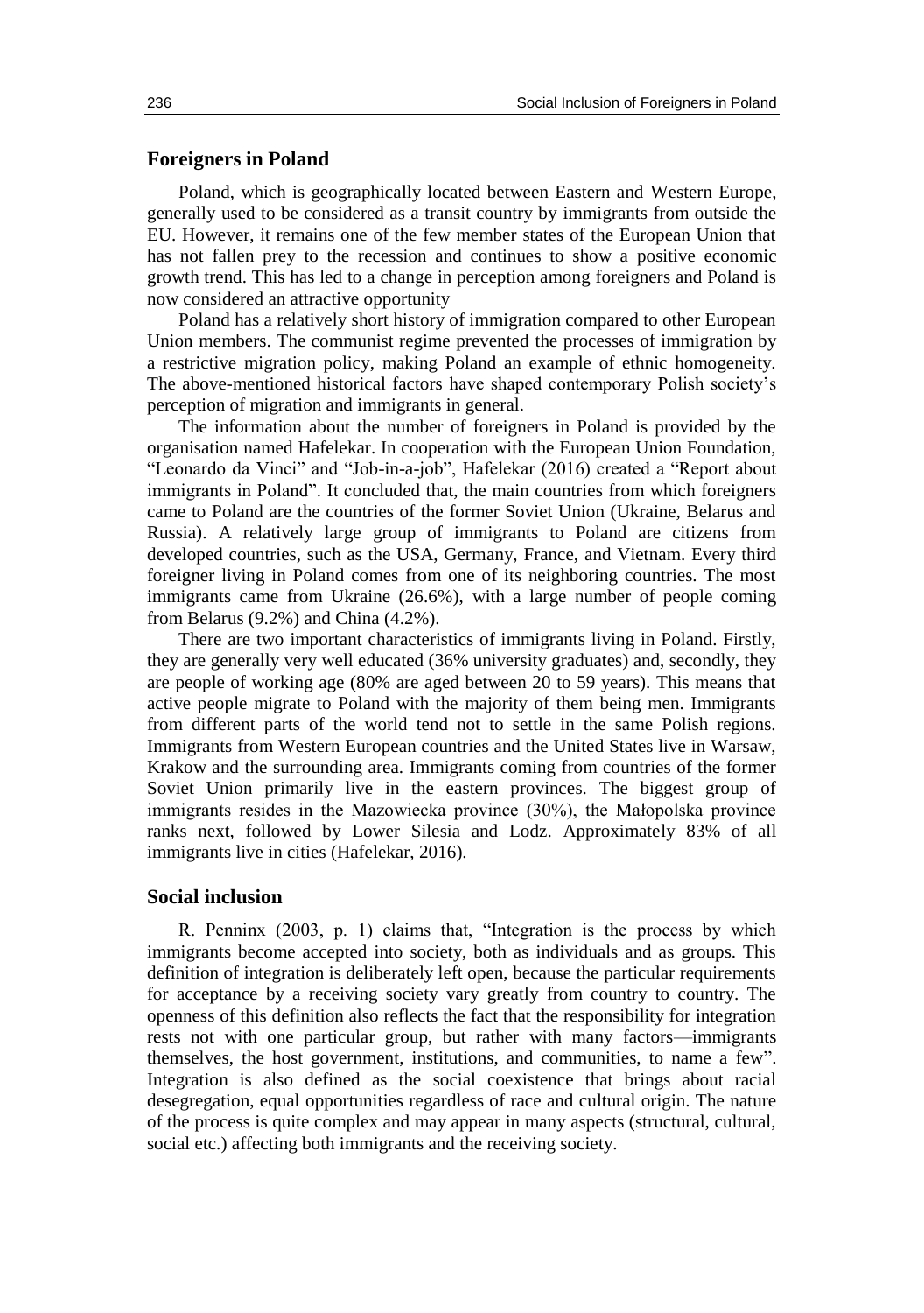The government supports pro-immigrant initiatives. Many information campaigns and educational activities are organised in order to promote tolerance and respect for cultural and national identity (Matysiewicz, 2012).

The key government strategic document covering the issue of immigrant integration, "Migration Policy of Poland – Current State of Play and Further Actions" was elaborated on by the inter-ministerial Committee for Migration in July 2011 and then adopted by the Polish government in July 2012. In December 2014, the action plan to this document was developed by the Committee and was approved by the Polish government. It specifies ways to implement the recommendations contained in the document, costs, sources of financing, responsible institutions and deadlines for implementation. The majority of actions, which address the recommendations concerning integration, are due to be completed by the end of 2016.

Despite the adoption of the strategic document, Poland's integration policy may still be regarded as under developed. Polish state institutions are obliged to provide special integration support and services to repatriates and foreigners who have been granted international protection. However, for the other categories of third country nationals, state institutions are not obliged to provide any integration. This task is left to non-governmental organizations which rely on external sources of financing.

NGO activities are highly dependent on the availability of EU funds. Without this external funding, the majority of integration projects in Poland targeted at third country nationals, especially those not under international protection, could not be implemented (Stefańska, 2015). Unfortunately, the government's strategic documents do not provide for alternative sources of funding for them. Such a situation does not guarantee stability and continuity for these organizations' actions.

In Poland there are many independent non-profit organisations whose collective mission is to develop an open and diverse society. They aim to do this through supporting intercultural dialogue and social integration, challenging discrimination, increasing knowledge and developing tools that strengthen social integration and equality, as well as empowering social minorities, migrants and migrant communities.

Some of the NGO's are also engaged in critical analysis of the history of social diversity in Poland, so that past experiences can provide constructive insight into the current debate about contemporary issues related to migration, equality and social inclusion.

**Polish NGO's works toward a vision of society** in which every person feels free and safe, can develop and participate in social life in accordance with their needs and ambitions, independent of who they are or where they come from. A society where social diversity is respected, valued and nurtured.

E. Sowa-Behtane (2013) analyses her own research, which investigated the integration of foreigners who are in relationships with Polish nationals and living in Poland. The author identified that the factors important in the process of social inclusion are:

- life plans foreigners (whether they are related to the Pole),
- knowledge of the Polish language,
- knowledge of the country of residence,
- employment,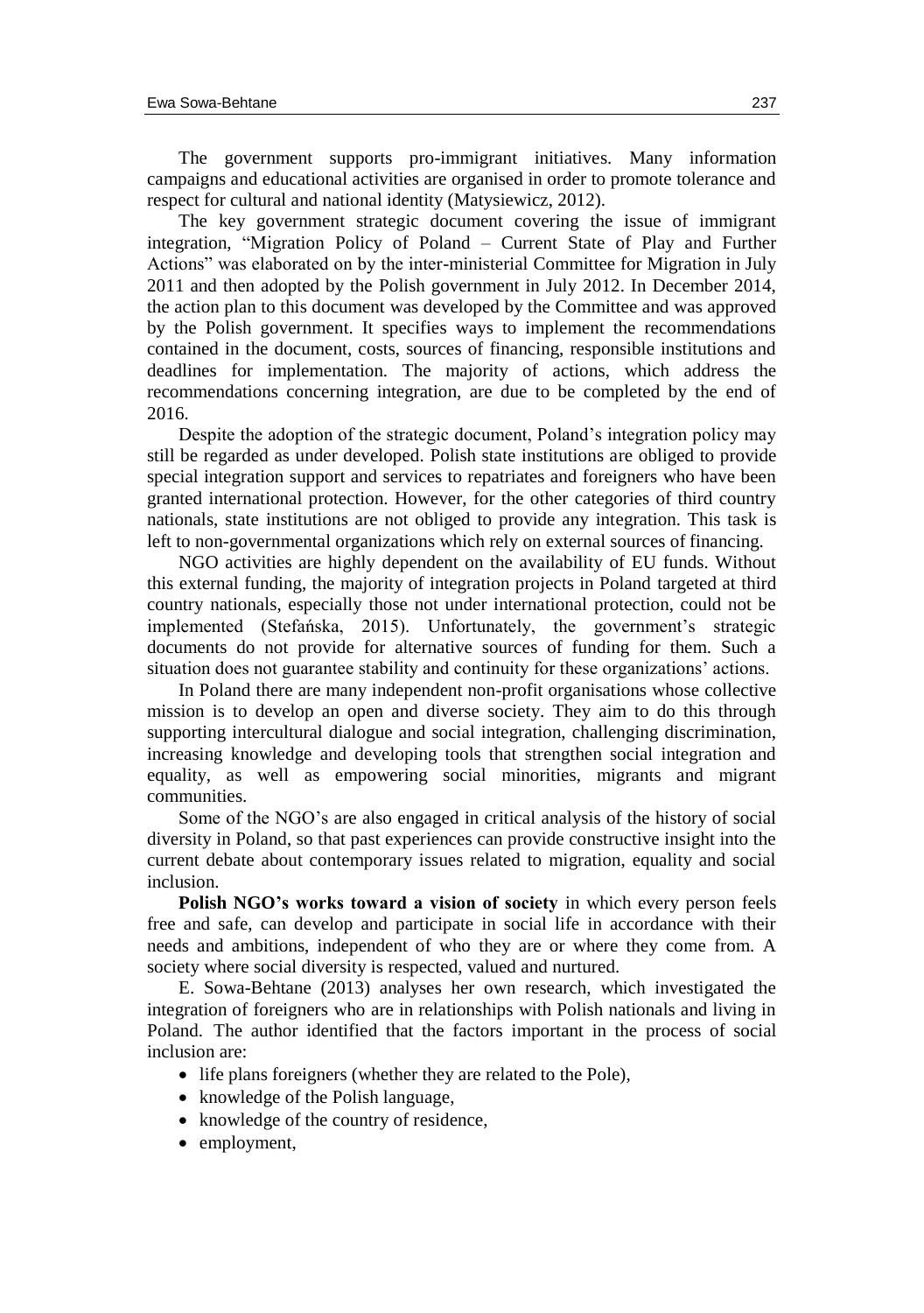- participation in the traditions of the country,
- ability to practice their religion and their traditions,
- participation in the Polish cultural life.
- participation in social networks,
- no discrimination from locals.
- perception and opinion of Poland.

The studies has shown that, a foreigner whose life plans are related to the Pole (wife, cohabitant), who speaks Polish, who has knowledge about Poland, who is employed, who participates in Polish culture, traditions and social networks, who is able to practice their own religion and traditions, who is not discriminated by the locals and who has positive opinion about Poland, is best positioned for a fully immersive social inclusion.

As part of the social inclusion process, the following entities also need to be supportive: nursery/kindergarten/school, language school, labor office, employer, volunteering, NGO, office of the city/municipal/district, social welfare center, county family support center, health clinic, tax office and police (Sowa-Behtane, 2012). If all the entities become empathetic to the strategic and tactical requirements for social inclusion, then the integration of immigrants into Polish society will have a positive ending.

#### **Conclusion**

Poland is among one of the countries tied to the international movement of populations, therefore, it is also affected by various migration issues. These, in turn, have an impact on society at many levels. Hence, it must move towards dialogue with the foreigners who have arrived, so that, with proper diversity management, there is an opportunity to build inclusive communities together. These can be characterised by the eradication of any social distance between groups, as well as related prejudices and discrimination. In pursuing this intention, social inclusion becomes a key tool, which allows social groups of differing ethnicities, cultures and religions to include them in the host society.

Thus, there is a need for the proper creation of an integration policy for foreigners and for an increase in social awareness in Polish society. Firstly, this translates into the recognition for the need of proper planning and the undertaking of activities related to the phenomena of migration and integration, their dynamics and related processes. Secondly, the pre-migration personal situations of foreigners, as well as the economic and political fabric of the host country, must be considered.

Finally, we must remember, that by including foreigners, we are also helping ourselves improve our everyday living environment. If we brand them as "outsiders", so shall they likely remain, not only within society but also personally. We will feel this in the quality of our everyday existence which, looking forward, will inevitably become more and more multicultural. Thus, in seeking the creation of a successful Polish immigration policy, we must learn to adopt a positive multicultural attitude and allow foreigners to be accepted as valued members of Polish society.